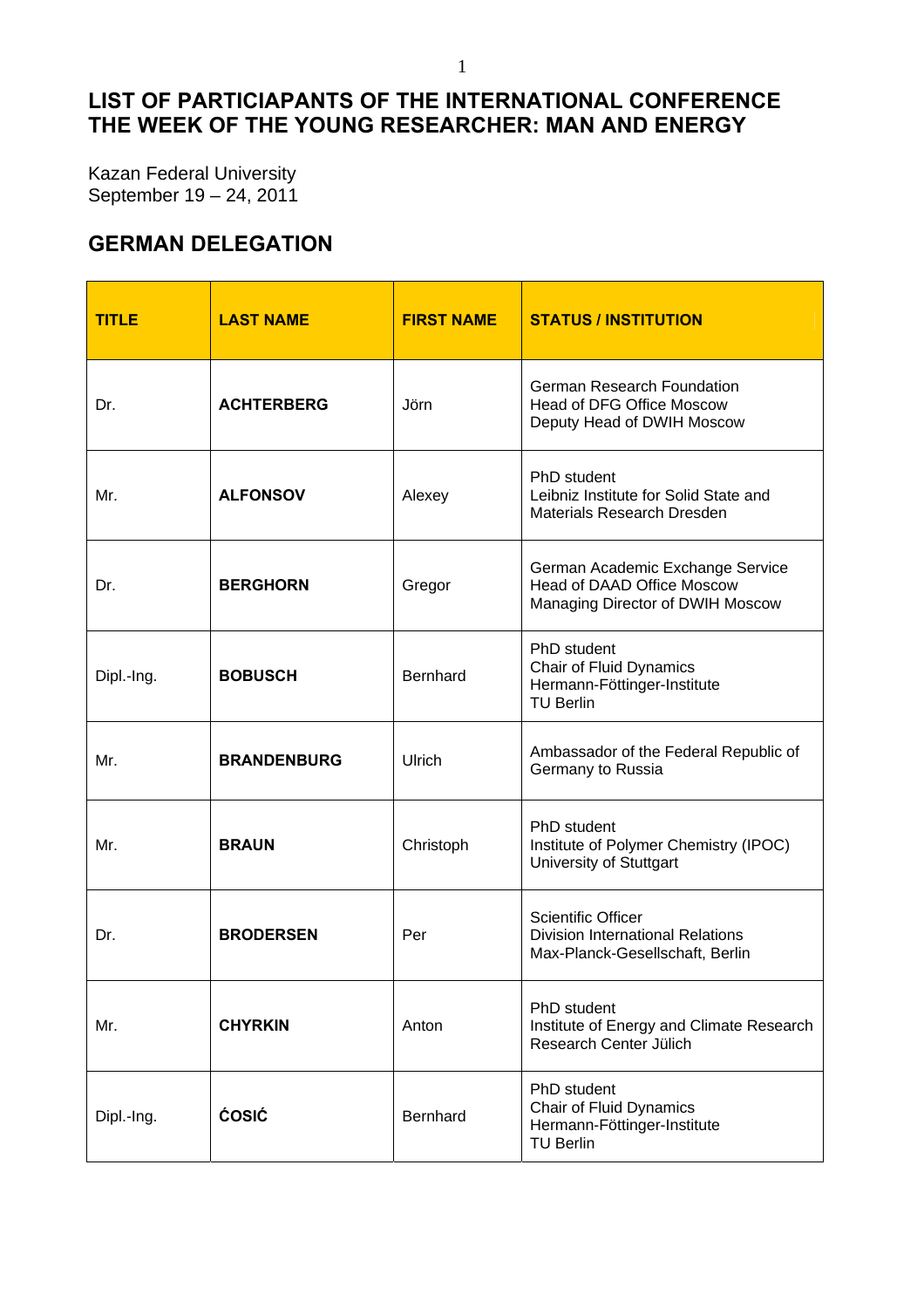| Prof. Dr.  | <b>DYAKONOV</b>         | Vladimir     | Chair of Experimental Physics VI<br>University of Würzburg                                                                             |
|------------|-------------------------|--------------|----------------------------------------------------------------------------------------------------------------------------------------|
| Mr.        | <b>FRIEDRICH</b>        | Dennis       | PhD student<br>Helmholtz Centre Berlin for Materials and<br>Energy                                                                     |
| Prof. Dr.  | <b>FUNKE</b>            | Peter        | Vice-President of the DFG,<br>Director of the Institute of Ancient History<br>and the Institute of Epigraphy,<br>University of Münster |
| Dipl.-Ing. | <b>GÖKE</b>             | Sebastian    | PhD student<br><b>Chair of Fluid Dynamics</b><br>Hermann-Föttinger-Institute<br><b>TU Berlin</b>                                       |
| Dr.        | <b>GOLDSCHMIDTBÖING</b> | Frank        | Chair of Design of Microsystems,<br>Department of Microsystems<br>Engineering (IMTEK),<br>University of Freiburg                       |
| Mr.        | GÜGOLD                  | Gottfried    | International Office,<br>Academic Exchange,<br>Freie Universität Berlin                                                                |
| Prof. Dr.  | <b>HUBER</b>            | Max          | Vice-President of the DAAD,<br>Former Rector of the University of Bonn                                                                 |
| Mrs.       | <b>ILINA</b>            | Julia        | Project manager<br><b>DFG Office Moscow</b>                                                                                            |
| Dr.        | <b>KONDRASHEVSKY</b>    | Gleb         | Staff member<br><b>DAAD Moscow</b>                                                                                                     |
| Mr.        | <b>KOPP</b>             | Sandu-Daniel | PhD student<br>'Caspian Region Environmental and<br>Energy Studies' (CREES),<br>Dahlem Research School<br>Freie Universität Berlin     |
| Mr.        | <b>KOWITZ</b>           | Paul         | <b>PhD</b> student<br>Environmental Policy Research Centre,<br>Freie Universität Berlin                                                |
| Mr.        | <b>LINK</b>             | Steffen      | PhD student<br>Institute of Polymer Chemistry (IPOC)<br>University of Stuttgart                                                        |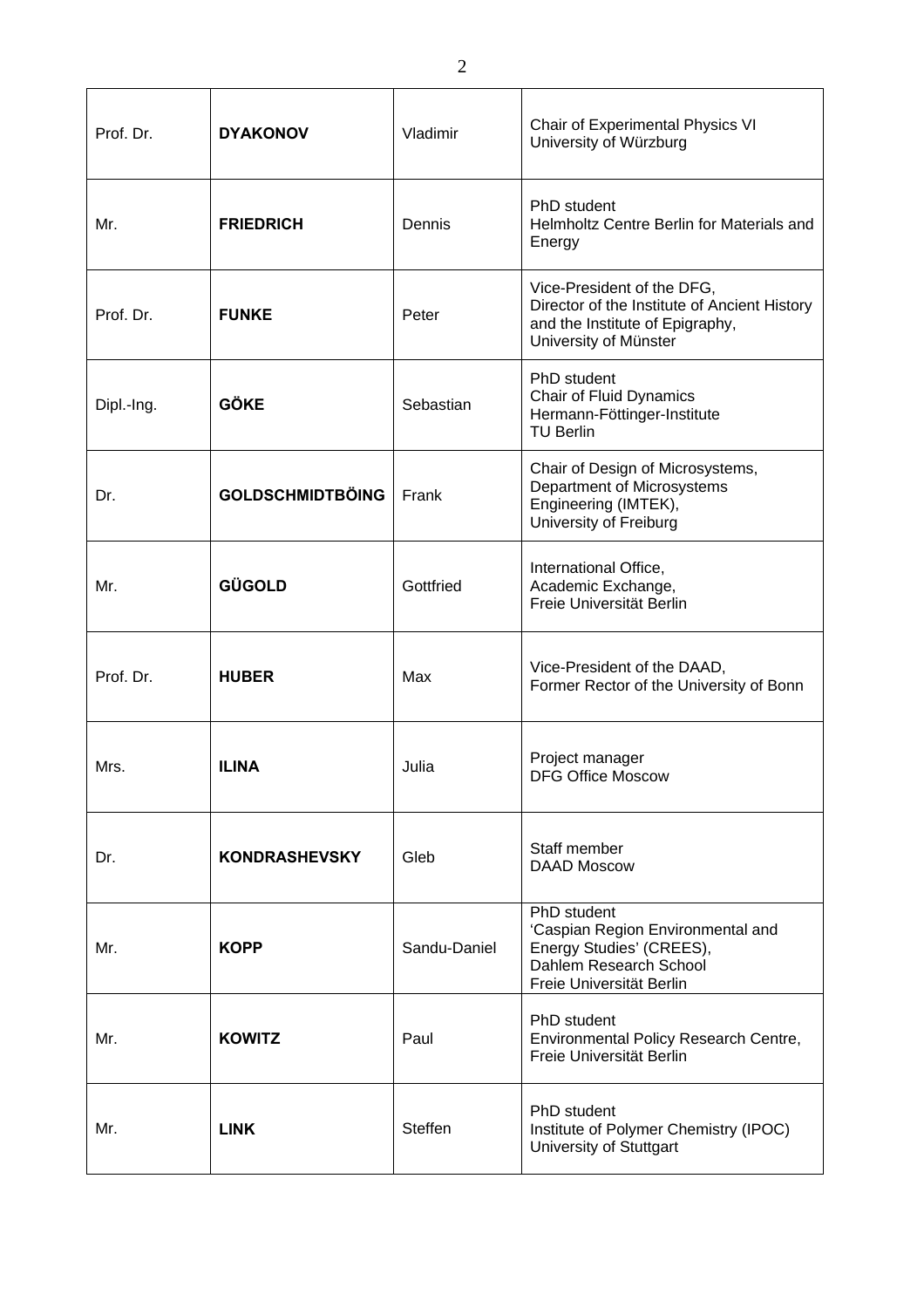| Prof. Dr.  | <b>LUDWIGS</b>     | Sabine         | Chair of Structure and Properties of<br>Polymer Materials,<br>Institute of Polymer Chemistry (IPOC)<br>University of Stuttgart  |
|------------|--------------------|----------------|---------------------------------------------------------------------------------------------------------------------------------|
| Prof. Dr.  | <b>PASCHEREIT</b>  | Oliver         | Chair of Fluid Dynamics,<br>Institute of Fluid Dynamics and Technical<br>Acustics (ISTA),<br><b>TU Berlin</b>                   |
| Dr.        | <b>ROCHA</b>       | Tulio          | <b>Inorganic Chemistry</b><br><b>Electronic Structure Group</b><br>Fritz-Haber-Institut der Max-Planck-<br>Gesellschaft, Berlin |
| Prof. Dr.  | <b>RÜHL</b>        | Eckart         | Chair of Physical and Theoretical<br>Chemistry,<br>Institute of Chemistry and Biochemistry,<br>Freie Universität Berlin         |
| Dr.        | <b>SCHAICH</b>     | Christian      | German Research Foundation,<br>Director International Cooperation<br>CIS/Russia,<br><b>DFG Office Berlin</b>                    |
| Dr.        | <b>STEFANOVICH</b> | Petr           | Representative of the Alexander von<br>Humbolft Foundation,<br><b>DWIH Moscow</b>                                               |
| Mr.        | <b>STÜDEMANN</b>   | Tobias         | Head of the Liaison Office of Freie<br>Universität Berlin (Moscow)                                                              |
| Mr.        | <b>STUMPF</b>      | <b>Patrick</b> | PhD student<br>Physical and Theoretical Chemistry,<br>Institute of Chemistry and Biochemistry,<br>Freie Universität Berlin      |
| Dr. habil. | <b>WEIDNER</b>     | Helmut         | <b>Research Fellow</b><br>Social Science Research Center Berlin                                                                 |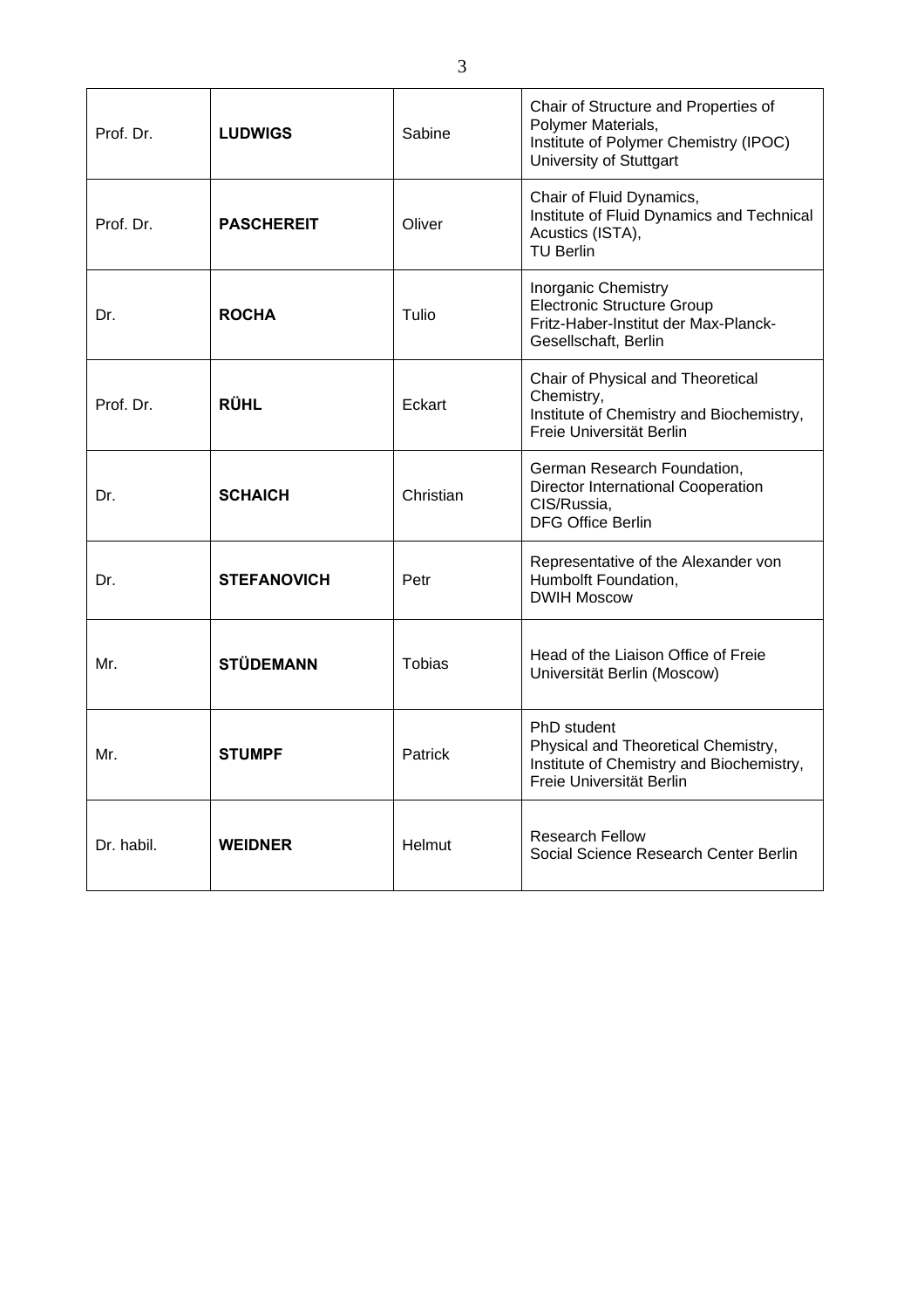## **RUSSIAN DELEGATION**

| <b>TITLE</b> | <b>LAST NAME</b>   | <b>FIRST NAME</b> | <b>STATUS / INSTITUTION</b>                                                                                        |
|--------------|--------------------|-------------------|--------------------------------------------------------------------------------------------------------------------|
| Mrs.         | <b>AKCHURINA</b>   | Svetlana          | PhD student, Electrotechnology<br><b>Moscow Power Engineering Institute</b>                                        |
| Dr.          | <b>AKHMETSHINA</b> | Yuliana           | Senior Lecturer, Social Pedagogic<br>Chabarovsk State Academy of Economy<br>and Right                              |
| Mr.          | <b>BEGLYAROV</b>   | Andrei            | PhD student, Material Science<br>Moscow State University of Civil<br>Engineering                                   |
| Dr.          | <b>BONDAREVA</b>   | Liliya            | Head of the Chair of Russian and<br>Foreign Languages<br>National Research Moscow Institute of<br>Steel and Alloys |
| Dr.          | <b>DMITRIEV</b>    | Sergei            | Associate Professor, Engineering<br>Moscow State Automobile and Road<br>Technical University (Volzhsky branch)     |
| Dr.          | <b>DOLGIKH</b>     | Pavel             | Associate Professor, Electrotechnology<br>State Agrarian University Krasnoyarsk                                    |
| Dr.          | <b>DUBINA</b>      | Igor              | Associate Professor,<br><b>Economics and Mathematics</b><br><b>State University Altaisk</b>                        |
| Dr.          | <b>FAKHRULLIN</b>  | Ravil             | Senior Lecturer, Microbiology<br>Federal University of Kazan                                                       |
| Prof. Dr.    | <b>GAFUROV</b>     | Ilshat            | Rector of Kazan Federal University                                                                                 |
| Dr.          | <b>GAINOV</b>      | Ramil             | Associate Professor, Nuclear Physics<br>Kazan Federal University                                                   |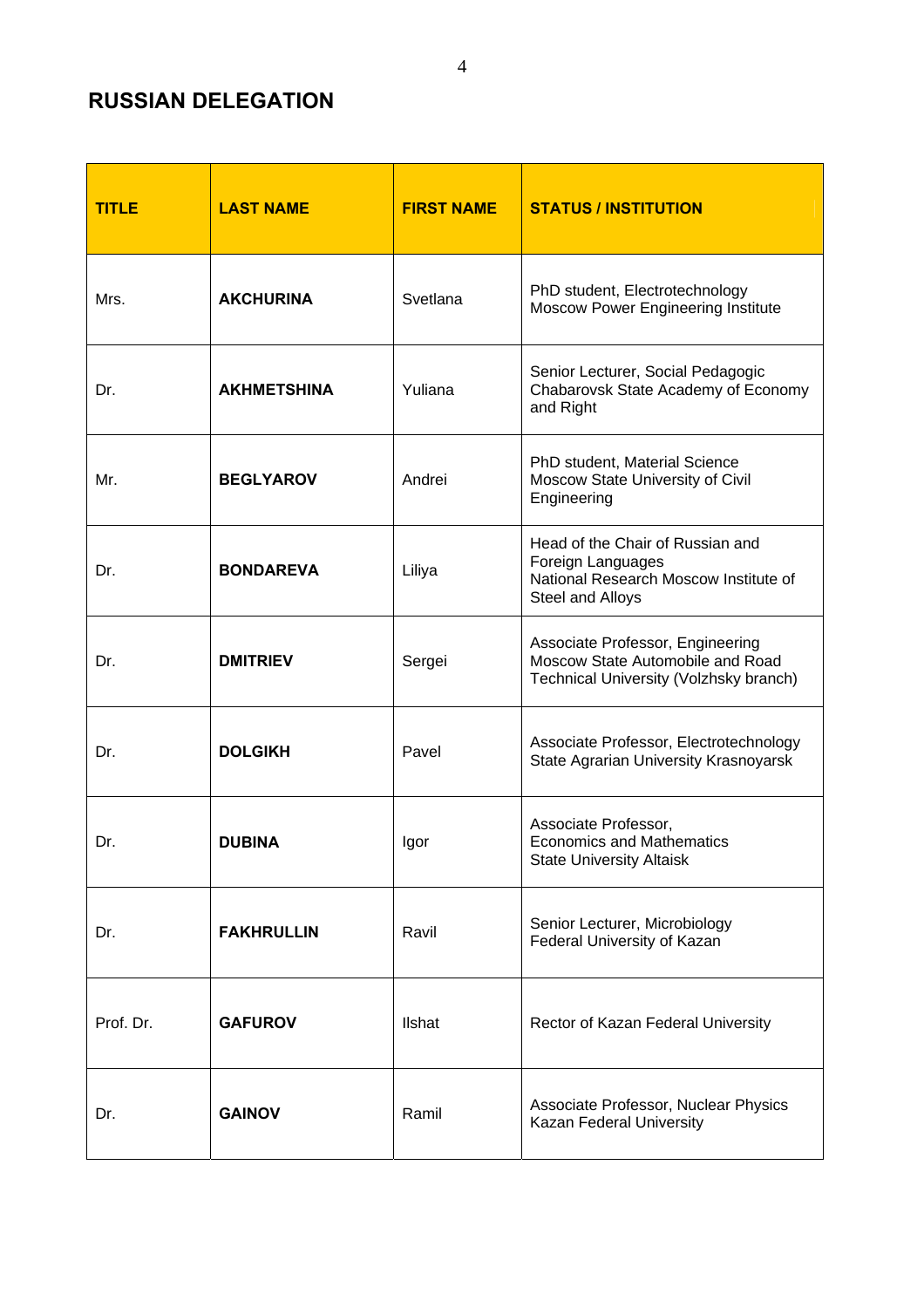| Prof. Dr. | <b>GARIFULLIN</b>   | <b>Ilgiz</b> | Zavoisky Physical-Technical Institute,<br>Kazan Scientific Center of Russian<br>Academy of Sciences                                              |
|-----------|---------------------|--------------|--------------------------------------------------------------------------------------------------------------------------------------------------|
| Prof. Dr. | <b>GILMUTDINOV</b>  | Albert       | Minister of Education and Science of the<br>Republic of Tatarstan                                                                                |
| Prof. Dr. | <b>GORTYSHOV</b>    | Juriy        | Rector of Kazan State Technical<br>University                                                                                                    |
| Dr.       | <b>GRASMIK</b>      | Konstantin   | Associate Professor, Economics<br><b>Omsk State University</b>                                                                                   |
| Dr.       | <b>KASHEZHEV</b>    | Aslan        | Senior Lecturer, Nuclear Physics<br>Kabardino-Balkar State University                                                                            |
| Dr.       | <b>KLIMOVA</b>      | Viktoria     | Senior Lecturer, Nuclear Physics<br><b>Ural Federal University</b>                                                                               |
| Dr.       | <b>KORNEEVA</b>     | Alina        | Research Fellow, Applied Mathematics<br>Russian Federal Nuclear Center - The<br>All-Russian Research Institute of<br><b>Experimental Physics</b> |
| Dr.       | <b>KOROTKIKH</b>    | Aleksandr    | Associate Professor, Physics<br>National Research Tomsk Polytechnic<br>University                                                                |
| Mrs.      | <b>KURCHEVSKAYA</b> | Aleksandra   | PhD student, Economics<br>St. Petersburg State University                                                                                        |
| Dr.       | <b>LEDENYOVA</b>    | Marina       | Associate Professor, Economics<br>Volgograd State University (Volzhsky<br>branch)                                                                |
| Mr.       | <b>LESHCHENKO</b>   | Konstantin   | PhD student, Economics<br>St. Petersburg State University                                                                                        |
| Dr.       | <b>MAKAROVA</b>     | Svetlana     | Senior Lecturer, Jurisprudence<br>Murmansk State Technical University                                                                            |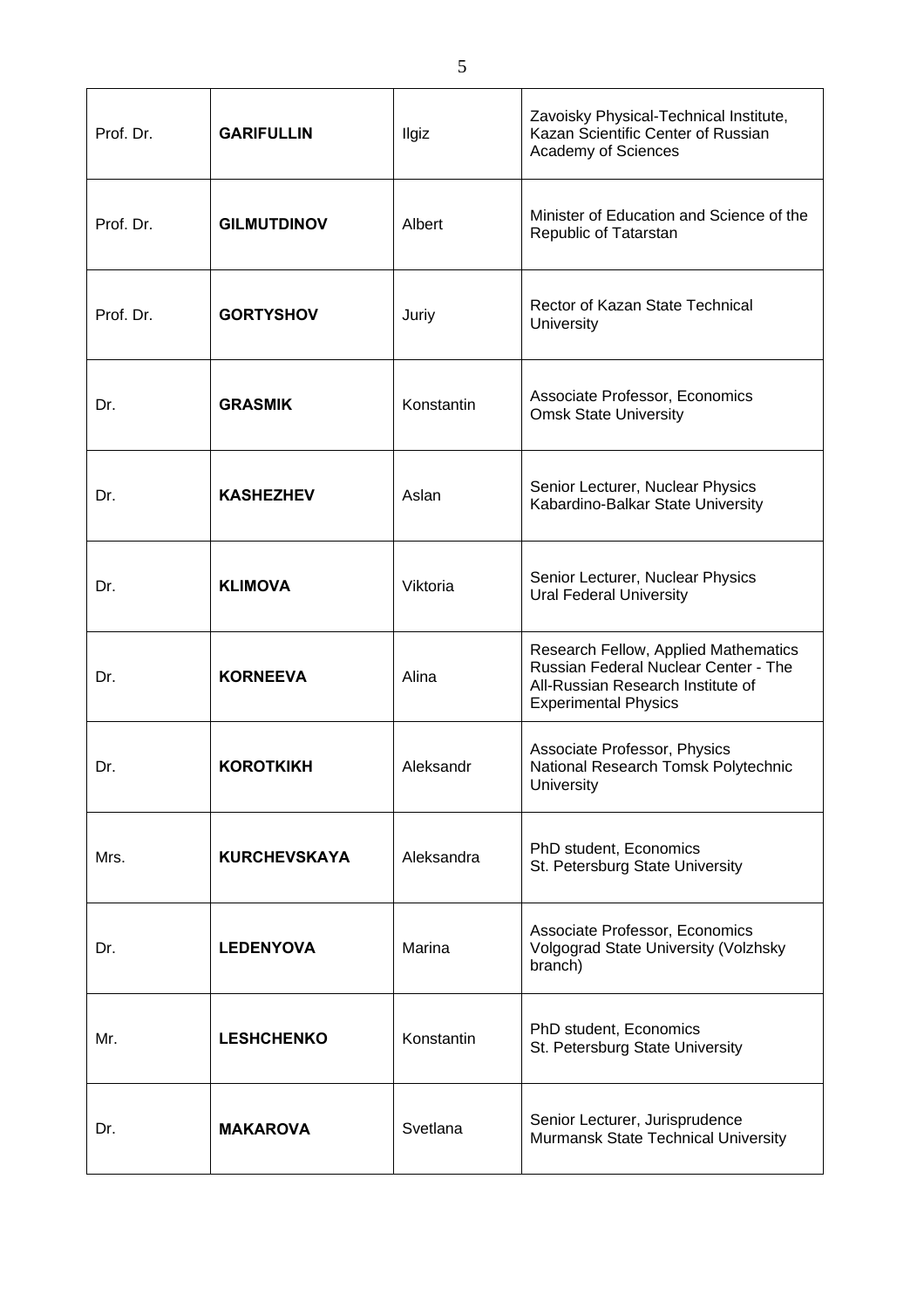| Prof. Dr. | <b>MAZGAROV</b>    | Akhmet    | President of the Academy of Sciences<br>Tatarstan (ANTAT), Kazan                                                                   |
|-----------|--------------------|-----------|------------------------------------------------------------------------------------------------------------------------------------|
| Dr.       | <b>MURAVYOVA</b>   | Oksana    | Associate Professor, Economics<br>St. Petersburg State University                                                                  |
| Mrs.      | <b>OKHATRINA</b>   | Veronika  | PhD student, Economics<br>St. Petersburg State University                                                                          |
| Dr.       | <b>PODVOYSKAYA</b> | Nataliya  | Project Coordinator, Social Science<br>National University of Science and<br>Technology "MISIS"                                    |
| Prof. Dr. | <b>SAKHIBULLIN</b> | Nail      | Head of Astronomical Department,<br>Federal University of Kazan;<br>Academician of Academy of Sciences of<br>Republic of Tatarstan |
| Prof. Dr. | <b>SALIKHOV</b>    | Kev       | Director of Zavoisky Physical-Technical<br>Institute,<br>Kazan Scientific Center of Russian<br>Academy of Sciences                 |
| Dr.       | <b>SHCHEGLOV</b>   | Aleksandr | Chairman of the Council of the Russian<br><b>Union of Young Scientists</b>                                                         |
| Dr.       | <b>SHNAIDER</b>    | Dmitriy   | Associate Professor, Automation<br>South-Ural State University                                                                     |
| Prof. Dr. | <b>SINYASHIN</b>   | Oleg      | Chairman of Kazan Scientific Center of<br>Russian Academy of Sciences                                                              |
| Dr.       | <b>SOROKIN</b>     | Sergei    | Associate Professor, Political Science<br>Northern (Arctic) Federal University<br>Archangelsk                                      |
| Mrs.      | <b>SVENSKAYA</b>   | Yuliya    | PhD student, Solid-State Physics<br><b>Saratov State University</b>                                                                |
| Dr.       | <b>TIMOFEEV</b>    | Aleksandr | Associate Professor, Earth Sciences<br><b>Tver State Technical University</b>                                                      |